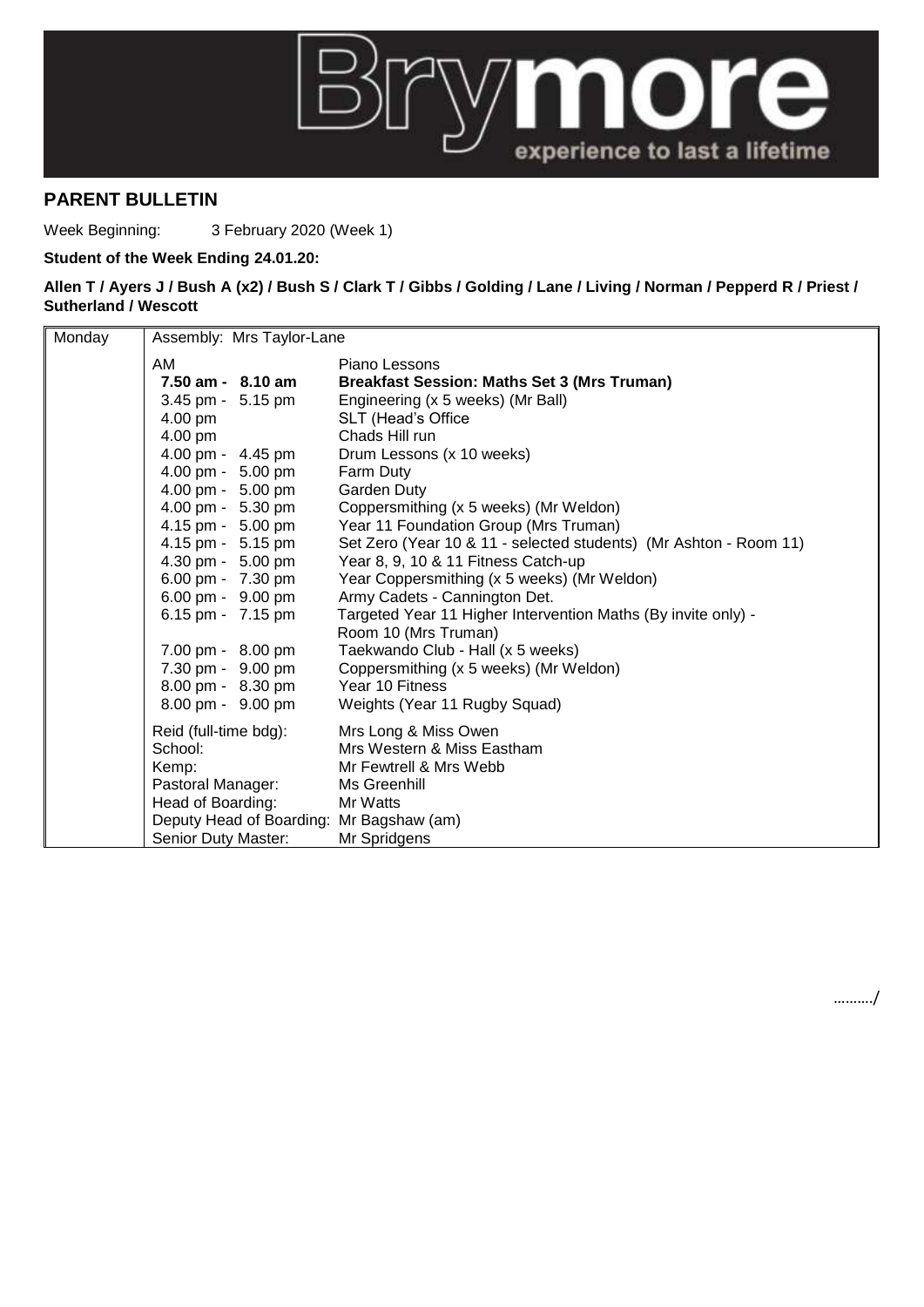| Tuesday   | <b>Tutorial</b>                                                                                                                                                                                                                                                                                                                                         |                                                                                                                                                                                                                                                                                                                                                                                                                                                                                                                                                                                                                                                                                                                                                                              |
|-----------|---------------------------------------------------------------------------------------------------------------------------------------------------------------------------------------------------------------------------------------------------------------------------------------------------------------------------------------------------------|------------------------------------------------------------------------------------------------------------------------------------------------------------------------------------------------------------------------------------------------------------------------------------------------------------------------------------------------------------------------------------------------------------------------------------------------------------------------------------------------------------------------------------------------------------------------------------------------------------------------------------------------------------------------------------------------------------------------------------------------------------------------------|
|           | 7.50 am - 8.10 am<br>8.40 am - 9.00 am<br>3.45 pm - 5.15 pm<br>3.45 pm - 5.15 pm<br>4.00 pm<br>4.00 pm - 5.00 pm<br>4.00 pm - 5.00 pm<br>4.00 pm - 5.00 pm<br>4.00 pm - 5.30 pm<br>4.30 pm - 5.00 pm<br>5.15 pm - 6.00 pm<br>6.00 pm - 7.30 pm<br>6.15 pm - 7.15 pm<br>7.30 pm - 9.00 pm<br>7.30 pm - 8.15 pm<br>8.00 pm - 8.30 pm<br>8.00 pm - 9.00 pm | <b>Breakfast Session: Maths Set 2 (Mrs Truman)</b><br>SSLT (Head's Office)<br>Tool Making/Engineering (x 5 weeks) (Mr Ball)<br>X-box free play - Reid House (Mrs Long)<br>Chads Hill run<br>Farm Duty<br>Plot Summary Club for boys with plots<br>Year 9 Rugby<br>Sheet Metal Work (x 5 weeks) (Mr Weldon)<br>Year 8 Fitness<br>Wood Carving (x 5 weeks) (Mr Ball)<br>Sheet Metal Work (x 5 weeks) (Mr Weldon)<br>Targeted Year 11 Higher Intervention Maths (By invite only) -<br>Room 10 (Mrs Truman)<br>Sheet Metal Work (x 5 weeks) (Mr Weldon)<br>Lego Club - Kemp House (Mrs Webb)<br>Year 11 Fitness<br>Weights (Year 10 Rugby Squad)                                                                                                                                 |
| Wednesday | Reid (full-time bdg):<br>School:<br>Kemp:<br>Pastoral Manager:<br>Head of Boarding:<br>Deputy Head of Boarding: Mr Bagshaw<br>Senior Duty Master:<br>Assembly: Mr Watts                                                                                                                                                                                 | Mrs Long & Matron Phillips<br>Mrs Western & Miss Eastham<br>Mr Fewtrell & Mrs Webb<br>Ms Greenhill<br>(Day) Mr Watts<br>Mr Spridgens                                                                                                                                                                                                                                                                                                                                                                                                                                                                                                                                                                                                                                         |
|           | 7.50 am - 8.10 am<br>3.45 pm - 5.15 pm<br>3.00 pm<br>3.30 pm<br>4.00 pm<br>4.00 pm - 5.00 pm<br>4.00 pm - 5.00 pm<br>4.00 pm - 5.00 pm<br>4.00 pm - 5.00 pm<br>4.00 pm - 5.30 pm<br>4.30 pm<br>4.30 pm - 5.00 pm<br>5.15 pm - 8.45 pm<br>6.00 pm - 7.30 pm<br>6.15 pm - 7.15 pm<br>7.15 pm - 8.00 pm<br>7.30 pm - 8.30 pm<br>7.30 pm - 9.00 pm          | <b>Breakfast Session: Maths Set 2 (Mrs Truman)</b><br>Archery (x 5 weeks) (Mr Ball)<br>Rugby: Year 10 -v- Shapwick (Home)<br>Rugby: Year 11 -v- Richard Huish (Away)<br>Chads Hill run<br>Farm Duty<br>Garden Duty<br>Year 7 & 8 Rugby<br>CSI Brymore (x 5 weeks) (Miss Eastham)<br>Blacksmithing (x 5 weeks) (Mr Weldon)<br>Guitar/Drum Lessons (x 10 weeks)<br>Year 9 Fitness<br>Dry Slope Skiing @ Mendip Ski Centre, Churchill, North Somerset<br>Week 4 of 5 (Mr Austin)<br>Blacksmithing (x 5 weeks) (Mr Weldon)<br>History Intervention for Miss Owen's Year 11 students (Room 4)<br>Games - Reid House (Miss Owen)<br>Young Farmers Club - LRC<br>• Silence at Ramscliffe - Foot & Mouth DVD (contains upsetting<br>scenes)<br>Blacksmithing (x 5 weeks) (Mr Weldon) |
|           | 7.30 pm - 9.00 pm<br>7.45 pm - 8.30 pm<br>Reid (full-time bdg):<br>School:<br>Kemp:<br>Pastoral Manager:<br>Head of Boarding:<br>Deputy Head of Boarding: Mr Bagshaw<br>Senior Duty Master:                                                                                                                                                             | Weights (Year 10&11 Rugby Squad)<br>Athletics (MUGA) (Invite Only)<br>Mrs Long & Miss Owen<br>Mr Bagshaw & Miss Eastham<br>Mr Fewtrell & Mrs Webb<br>Ms Greenhill (overnight duty)<br>Mr Watts<br>Mr Spridgens                                                                                                                                                                                                                                                                                                                                                                                                                                                                                                                                                               |

……./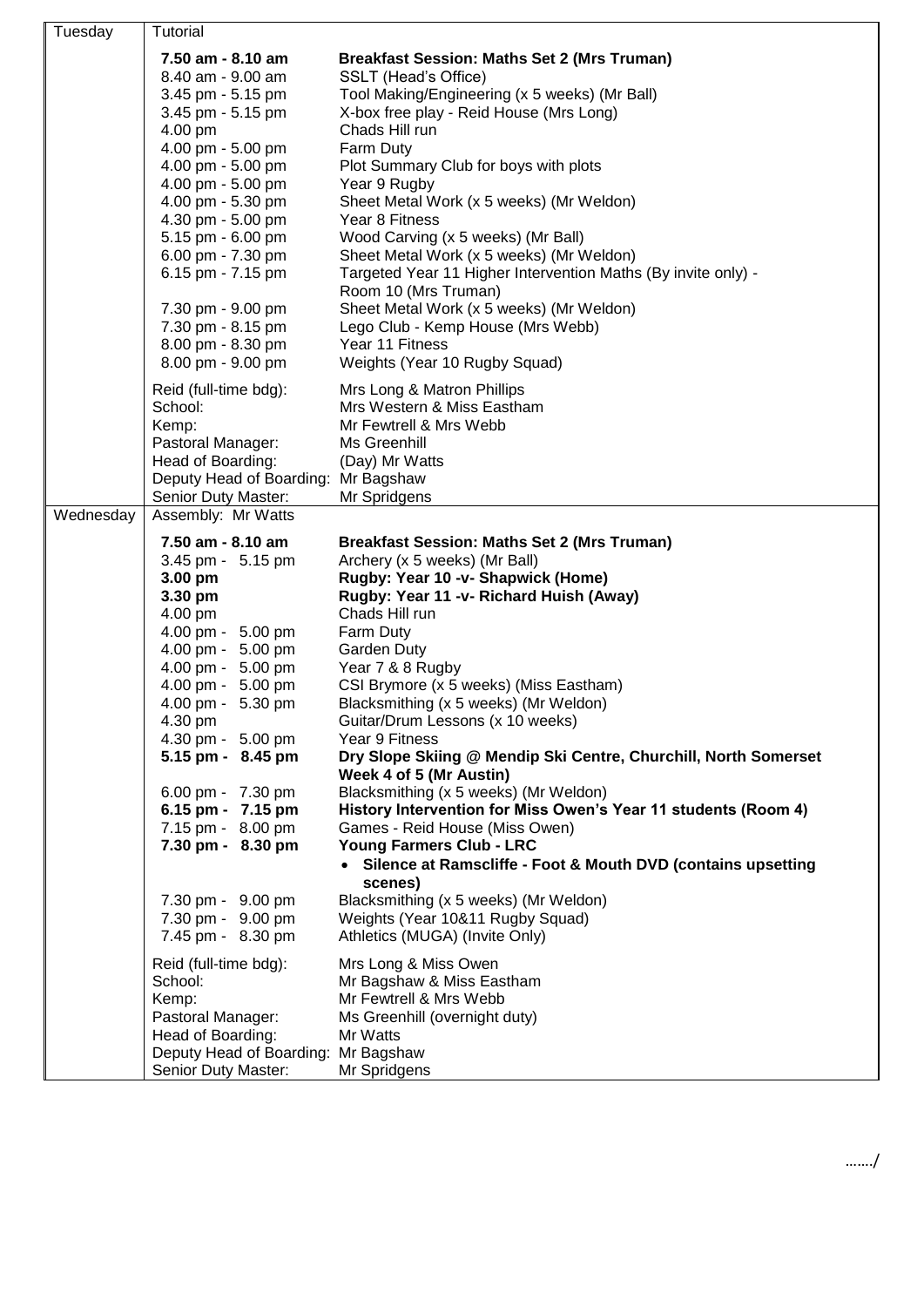| Thursday | Tutorial                                             |                                                                                                                            |  |
|----------|------------------------------------------------------|----------------------------------------------------------------------------------------------------------------------------|--|
|          | Lackham College meeting with Year 10 during tutorial |                                                                                                                            |  |
|          | <b>ALL DAY</b><br>7.50 am - 8.10 am                  | Year 10/11 History Trip @ Bristol Hippodrome (Miss Owen / Ms Warren)<br><b>Breakfast Session: Maths Set 1 (Mrs Truman)</b> |  |
|          | 3.45 pm - 5.00 pm                                    | Cooking Club (x 5 weeks (Mrs Western)                                                                                      |  |
|          | 3.45 pm - 5.15 pm                                    | Woodwork (x 5 weeks (Mr Ball)                                                                                              |  |
|          | 4.00 pm                                              | Chads Hill run                                                                                                             |  |
|          | 4.00 pm - 5.00 pm                                    | Farm Duty                                                                                                                  |  |
|          | 4.00 pm - 5.00 pm                                    | Garden Duty                                                                                                                |  |
|          | 4.00 pm - 5.00 pm                                    | Year 10 & 11 Rugby                                                                                                         |  |
|          | 4.00 pm - 5.00 pm                                    | All Years Hockey - MUGA                                                                                                    |  |
|          | 4.00 pm - 5.00 pm                                    | Sewing Club (x 4 weeks) (Ms Briggs)                                                                                        |  |
|          | 4.15 pm - 5.00 pm                                    | Pool Match - Kemp House (Mrs Webb)                                                                                         |  |
|          | 4.15 pm - 5.00 pm                                    | Maths Lead Learners (Years 7, 8 & 9 - Invite Only) (Mrs Truman)                                                            |  |
|          | 6.00 pm - 7.00 pm                                    | Green Woodworking (x 4 weeks) (Mr Weldon)                                                                                  |  |
|          | 6.00 pm - 9.00 pm                                    | Army Cadets - Cannington Det                                                                                               |  |
|          | 6.15 pm - 7.15 pm                                    | All Year 11 Walk & Talk Mock - Hall (Mr Ashton & Mrs Truman)                                                               |  |
|          | 7.15 pm - 8.00 pm                                    | Air Hockey and PS4 Free play - School House (Miss Eastham)                                                                 |  |
|          | 7.40 pm - 9.00 pm<br>7.45 pm - 8.15 pm               | Circuits (Year 10 & 11 Rugby Squad)<br>Charity Hot Dog night - In aid of STAR (Somerset Trust for Art &                    |  |
|          |                                                      | <b>Recreation) - Reid House</b>                                                                                            |  |
|          | 8.00 pm - 9.00 pm                                    | Weights (Invite Only)                                                                                                      |  |
|          | 8.30 pm                                              | Year 7 Book Night                                                                                                          |  |
|          | Reid (full-time bdg):                                | Mrs Long & Miss Owen                                                                                                       |  |
|          | School:                                              | Mrs Western & Miss Eastham                                                                                                 |  |
|          | Kemp:                                                | Mr Fewtrell & Mrs Webb                                                                                                     |  |
|          | Pastoral Manager:                                    | Ms Greenhill                                                                                                               |  |
|          | <b>Activities Tutor:</b>                             | Mr Blake                                                                                                                   |  |
|          | Duty Master:                                         | Mr Ashton                                                                                                                  |  |
|          | Head of Boarding:                                    | Mr Watts                                                                                                                   |  |
|          | Deputy Head of Boarding: Mr Bagshaw                  |                                                                                                                            |  |
|          | Senior Duty Master:                                  | Mr Spridgens                                                                                                               |  |
| Friday   | Assembly: Mr Thomas                                  |                                                                                                                            |  |
|          | 7.50 am - 8.10 am                                    | <b>Breakfast Session: Maths Set 1 (Mrs Truman)</b>                                                                         |  |
|          | 3.45 pm - 4.45 pm                                    | X-Box Freeplay - Reid House                                                                                                |  |
|          | 4.00 pm                                              | Chads Hill run                                                                                                             |  |
|          | 4.00 pm - 5.00 pm                                    | Farm Duty                                                                                                                  |  |
|          | 4.00 pm - 5.00 pm<br>4.00 pm - 5.00 pm               | Garden Duty<br>Weekly Pool Competition with prizes - Kemp House (Mrs Webb)                                                 |  |
|          | 7.00 pm - 8.30 pm                                    | Prize Scavenger Hunt - School Site (Miss Eastham)                                                                          |  |
|          | Reid (full-time bdg):                                | Mr Bagshaw                                                                                                                 |  |
|          | School:                                              | (am) Mrs Western                                                                                                           |  |
|          |                                                      | (pm) Miss Eastham                                                                                                          |  |
|          | Kemp:                                                | (am) Mr Fewtrell                                                                                                           |  |
|          |                                                      | (pm) Mrs Webb                                                                                                              |  |
|          | <b>Activities Tutor:</b>                             | Mr Blake                                                                                                                   |  |
|          | Head of Boarding:                                    | Mr Watts                                                                                                                   |  |
|          | Deputy Head of Boarding: Mr Bagshaw                  |                                                                                                                            |  |
|          | Senior Duty Master:                                  | Mr Spridgens (overnight duty)                                                                                              |  |